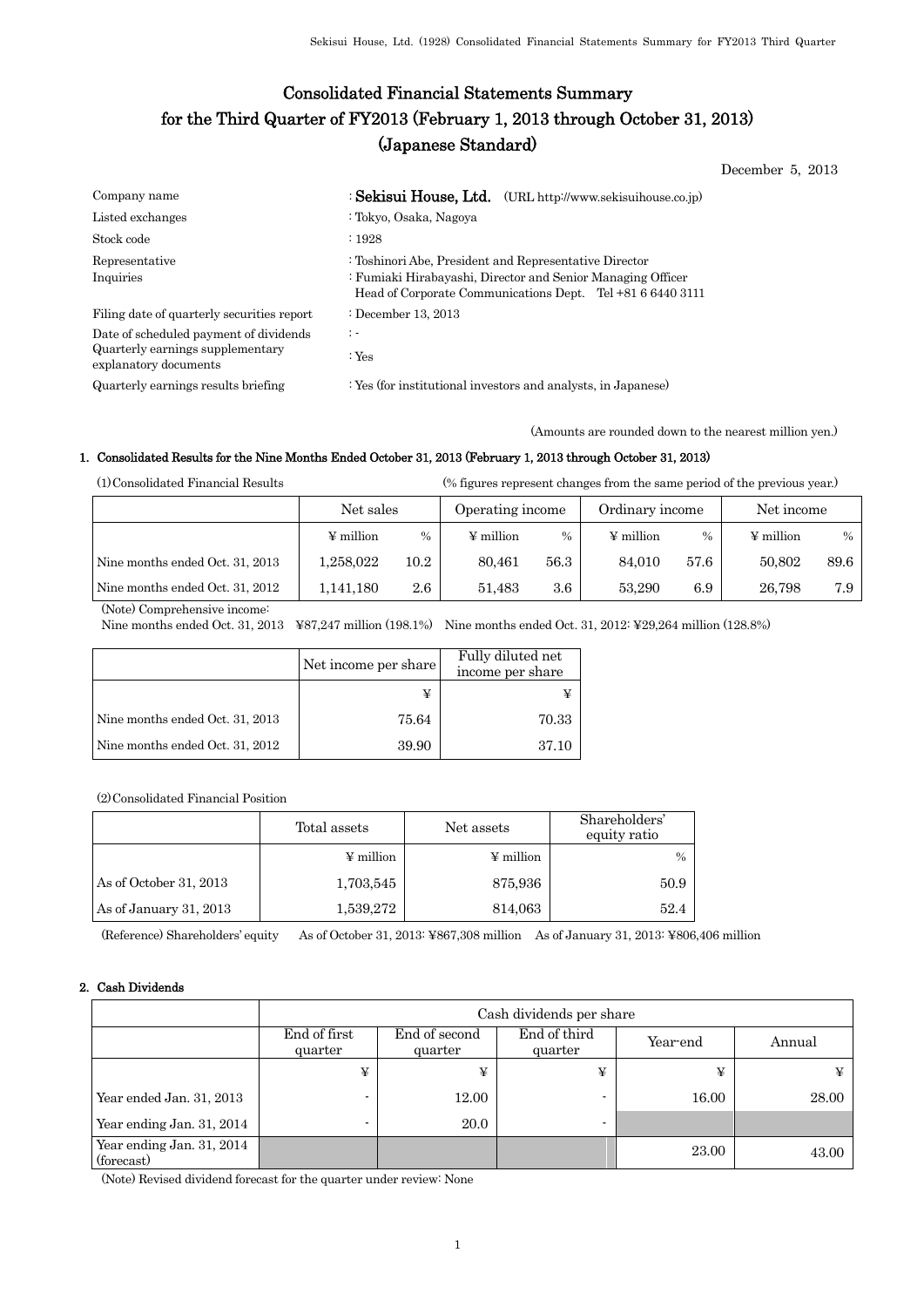#### 3. Consolidated Results Forecast for FY2013 (February 1, 2013 through January 31, 2014)

(% figures represent changes from the same period of the previous year.)

|                           | Net sales                  | Operating income       | Ordinary income        | Net income             |        |
|---------------------------|----------------------------|------------------------|------------------------|------------------------|--------|
|                           | ¥ million<br>$\frac{0}{0}$ | $\Psi$ million<br>$\%$ | $\Psi$ million<br>$\%$ | $\Psi$ million<br>$\%$ | ¥      |
| Year ending Jan. 31, 2014 | 1,815,000 12.5             | 130,000 50.8           | 133.500<br>45.5        | 77,000 65.7            | 114.65 |

(Note) Revised forecast for the quarter under review: None

#### Notes

(1)Changes in significant subsidiaries (changes in specific subsidiaries that caused a change in scope of consolidation): None

(2)Application of accounting treatment specific to the preparations for consolidated quarterly financial statements: None

(3)Changes in accounting policies, accounting estimates and restatements

(a) Changes in accounting policies due to amendment of accounting standards: Applicable

(b) Changes in accounting policies due other than (a): Not applicable

(c) Changes in accounting estimates: Applicable

(d) Restatements: Not applicable

(Notes) Paragraph 5 of Article 10 of Regulations Concerning the Terminology, Forms and Preparation Method of Quarterly Consolidated Financial Statements has been applied. For details please refer to "(3) Changes in Accounting Policies, Accounting Estimates and Restatements" in "2. Matters Regarding Summary Information (Notes)" of the "Attached Material" on page 8.

### (4)Number of shares outstanding (common stock)

(i) Number of shares outstanding at the end of each period (including treasury stock):

As of Oct. 31, 2013: 676,885,078 shares As of Jan. 31, 2013: 676,885,078 shares

(ii) Number of treasury stock at the end of each period:

As of Oct. 31, 2013: 5,270,390 shares As of Jan. 31, 2013: 5,234,879 shares

 (iii) Average number of shares outstanding in each period (cumulative quarterly consolidated accounting period): Nine months ended Oct. 31, 2013: 671,633,045 shares Nine months ended Oct. 31, 2012: 671,670,828 shares

#### \* Implementation Status of Quarterly Review Processes

At the time of disclosure of this report, the procedures for review of quarterly consolidated financial statements, pursuant to the Financial Products and Exchange Law, have not been completed.

#### \* Notes Regarding the Appropriate Use of Results Forecasts and Other Important Matters

Descriptions regarding forward-looking statements, etc. contained in these materials are based on information currently available to the Company and certain assumptions judged reasonable. The Company makes no warranty as to the feasibility of its projections. Future results may differ materially from projections due to various factors. For the assumptions underlying the earnings forecast and cautions in using forecasts, please see "(3) Qualitative Information Regarding Consolidated Results Forecast" in "1. Qualitative Information Regarding Consolidated Results for the Three Months under Review" of the "Attached Material" on page 7.

#### (Obtaining supplementary explanatory documents)

The Company plans to hold a briefing for institutional investors and analysts on December 5, 2013. Relevant financial explanatory documents to be handed out at the briefing will be posted on our official website on the same day.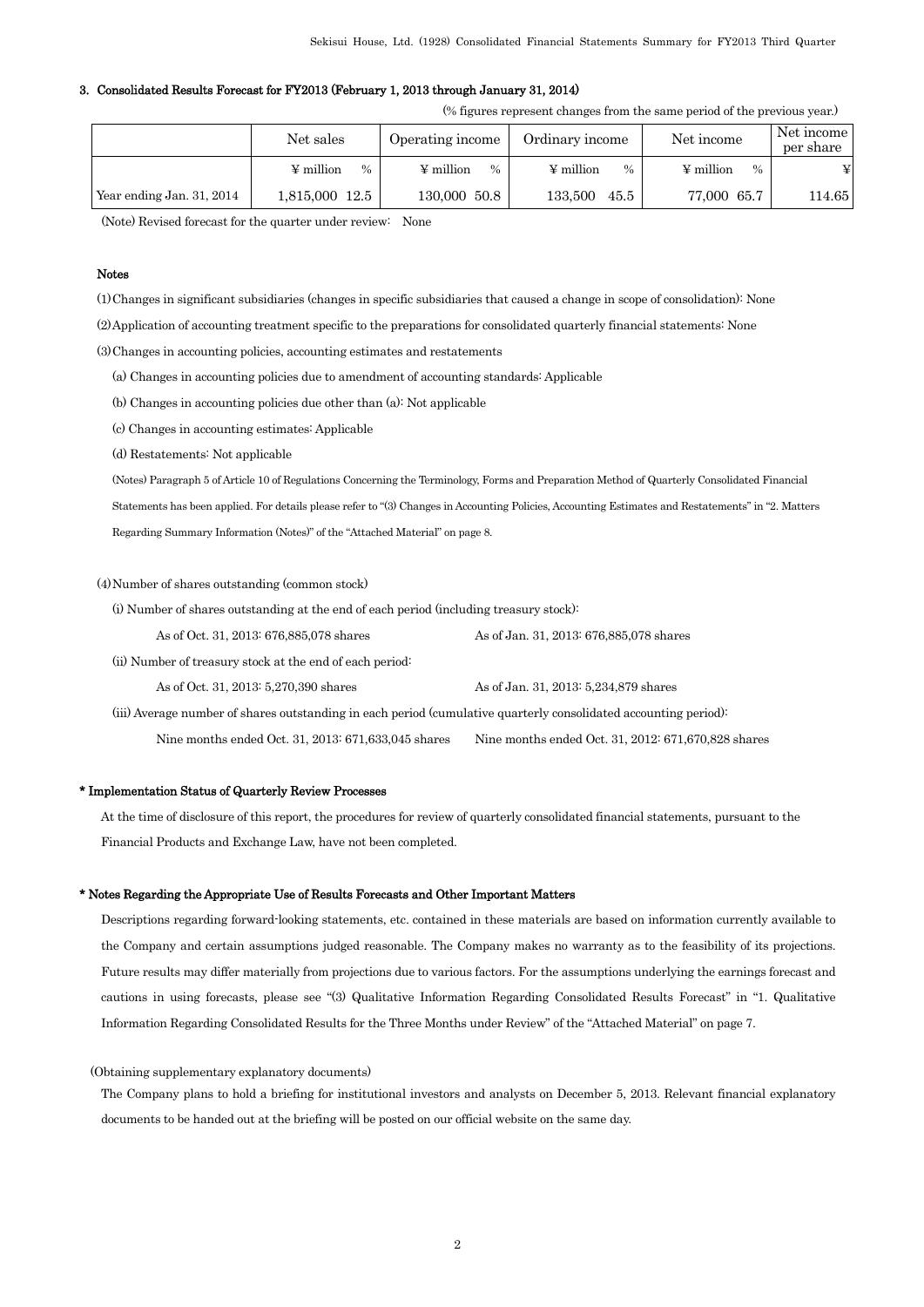## TABLE OF CONTENTS OF THE ATTACHED MATERIAL

| 1. |                                                                                                                                                                                                                                                                                                                                                                                                                                                                                                                                                                                                                                                                           |                |
|----|---------------------------------------------------------------------------------------------------------------------------------------------------------------------------------------------------------------------------------------------------------------------------------------------------------------------------------------------------------------------------------------------------------------------------------------------------------------------------------------------------------------------------------------------------------------------------------------------------------------------------------------------------------------------------|----------------|
|    |                                                                                                                                                                                                                                                                                                                                                                                                                                                                                                                                                                                                                                                                           |                |
|    | (2)                                                                                                                                                                                                                                                                                                                                                                                                                                                                                                                                                                                                                                                                       | $\overline{7}$ |
|    | $\label{lem:q} \textbf{Qualitative Information Regarding Consolidated Results Forecast}\footnotesize\begin{minipage}{.45\textwidth} \begin{tabular}{l} \textbf{Qualitative Information Regarding Consolidated Results Forecast}\end{tabular} \end{minipage}% \end{minipage}% \begin{minipage}{.45\textwidth} \begin{tabular}{l} \textbf{Qualitative Information Research:} \end{tabular} \end{minipage}% \end{minipage}% \begin{minipage}{.45\textwidth} \begin{tabular}{l} \textbf{Qualitative Information Research:} \end{tabular} \end{minipage}% \end{minipage}% \begin{minipage}{.45\textwidth} \begin{tabular}{l} \textbf{Qualitative Information Research:$<br>(3) |                |
| 2. |                                                                                                                                                                                                                                                                                                                                                                                                                                                                                                                                                                                                                                                                           |                |
|    |                                                                                                                                                                                                                                                                                                                                                                                                                                                                                                                                                                                                                                                                           |                |
|    | Application of Accounting Treatment Specific to the Preparations for Consolidated Quarterly Financial Statements 8<br>(2)                                                                                                                                                                                                                                                                                                                                                                                                                                                                                                                                                 |                |
|    | (3)                                                                                                                                                                                                                                                                                                                                                                                                                                                                                                                                                                                                                                                                       | 8              |
| 3. |                                                                                                                                                                                                                                                                                                                                                                                                                                                                                                                                                                                                                                                                           |                |
|    |                                                                                                                                                                                                                                                                                                                                                                                                                                                                                                                                                                                                                                                                           | 9              |
|    | Consolidated Quarterly Statements of Income and Consolidated Quarterly Statements of Comprehensive Income<br>(2)                                                                                                                                                                                                                                                                                                                                                                                                                                                                                                                                                          | 11             |
|    | Consolidated Quarterly Statements of Income                                                                                                                                                                                                                                                                                                                                                                                                                                                                                                                                                                                                                               |                |
|    |                                                                                                                                                                                                                                                                                                                                                                                                                                                                                                                                                                                                                                                                           |                |
|    | Consolidated Quarterly Statements of Comprehensive Income                                                                                                                                                                                                                                                                                                                                                                                                                                                                                                                                                                                                                 |                |
|    |                                                                                                                                                                                                                                                                                                                                                                                                                                                                                                                                                                                                                                                                           |                |
|    | (3)                                                                                                                                                                                                                                                                                                                                                                                                                                                                                                                                                                                                                                                                       |                |
|    | (4)                                                                                                                                                                                                                                                                                                                                                                                                                                                                                                                                                                                                                                                                       |                |
|    | Notes Regarding Significant Changes in the Amount of Shareholders' Equity<br>$\begin{minipage}[c]{0.9\linewidth} \hfill \begin{minipage}[c]{0.9\linewidth} \centering \end{minipage} \begin{minipage}[c]{0.9\linewidth} \centering \begin{minipage}[c]{0.9\linewidth} \centering \end{minipage} \begin{minipage}[c]{0.9\linewidth} \centering \end{minipage} \begin{minipage}[c]{0.9\linewidth} \centering \end{minipage} \begin{minipage}[c]{$<br>(5)                                                                                                                                                                                                                    |                |
| 4. |                                                                                                                                                                                                                                                                                                                                                                                                                                                                                                                                                                                                                                                                           |                |
|    |                                                                                                                                                                                                                                                                                                                                                                                                                                                                                                                                                                                                                                                                           |                |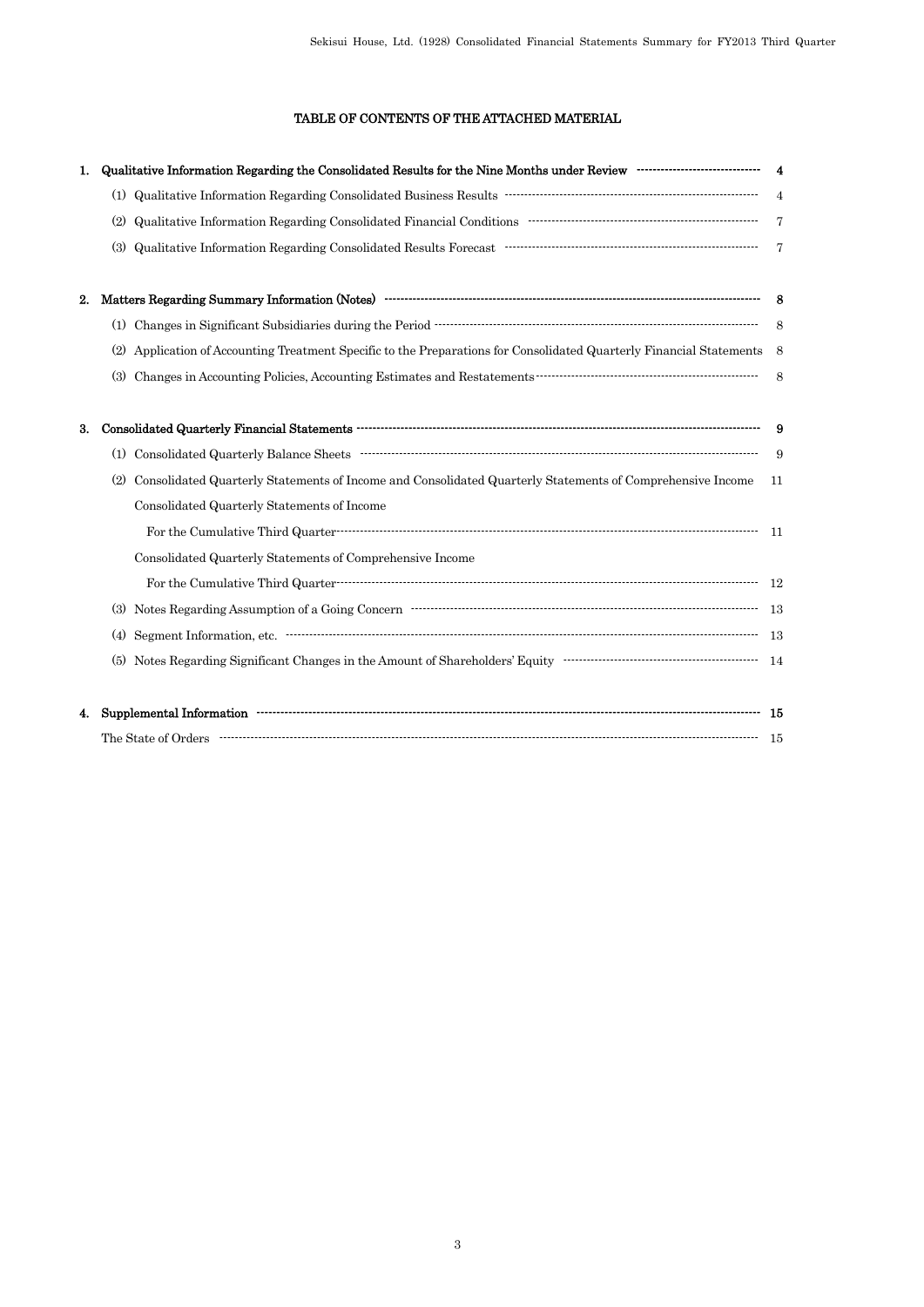### 1. Qualitative Information Regarding the Consolidated Results for the Nine Months under Review

### (1) Qualitative Information Regarding Consolidated Business Results

During the first nine months of the consolidated fiscal year under review, the Japanese economy saw increasing expectations of an improvement in corporate performance, backed by stable foreign exchange conditions and the sustained brisk stock market due to factors such as the government-led economic policy and monetary easing by the Bank of Japan, despite uncertainties caused by the financial problems in the United States and trends to be monitored such as the direction of consumer behavior affected by the decision to raise the consumption tax rate in April 2014.

In the housing market, strong demand generally continued, reflecting rises in land prices in more locations, measures to assist housing acquisitions, including housing loan tax credits and tax breaks for donations of funds for housing acquisitions, and growing awareness of housing safety and security and issues with respect to ensuring an energy supply despite the emergence of a last-minute surge in demand before the consumption tax hike. With the rising expectations for an improvement in employment and income resulting from the improving corporate performance, willingness to invest in housing also increased, and new housing starts have continued to pick up.

Under these circumstances, the Company has followed its new medium-term management plan established last November and aims to realize sustainable profit growth in Japanese markets under its brand vision "SLOW & SMART." The Company has also been promoting its business to get its overseas operations on track for growth. Moreover, the Company focused on the further growth of orders by holding sales promotion events, Sumai no sankan-bi (visits to model houses), nationwide. In addition to these efforts made by the Company, the improved economic environment, a last-minute surge in demand before the tax consumption hike, and other factors contributed to stable amounts of orders received.

In September, a production line for the Bellburn earthenware exterior wall for the wood-framed Sha-Wood line was installed at Tohoku Factory. This allows monthly production of 80,000 square meters of exterior wall, 1.6 times the conventional capacity, to fully supply the products to customers and also to help increase employment in the Tohoku region and contribute to local production for local consumption.

In October, the Company's product line of storage batteries for Green First HYBRID smart house, which provides three types of automatically linked batteries (solar cells, fuel cells, and storage batteries), was increased, with 4.65 kWh (lithium storage battery) and 9.3 kWh (lithium storage battery) added to the conventional 8.96 kWh (heavy-duty lead acid battery) for a total of three lines in an attempt to increase options while improving functionality. These were widely marketed.

On April 26, 2013, the jointly developed Grand Front Osaka in Kita Ward, Osaka, saw its grand opening. The Company opened SUMUFUMU LAB, located in the aforementioned facilities operated by the Company, regarding it as a new hub for its R&D center, the Comprehensive Housing R&D Institute, one of the largest in Japan, and the creation of a new housing culture.

In the first nine months of the consolidated fiscal year under review, net sales amounted to ¥1,258,022 million (up 10.2% year-on- year). Operating income amounted to ¥80,461 million (up 56.3% year-on-year), ordinary income to ¥84,010 million (up 57.6% year-on- year) and net income to ¥50,802 million (up 89.6% year-on-year).

Business results by segments are as follows.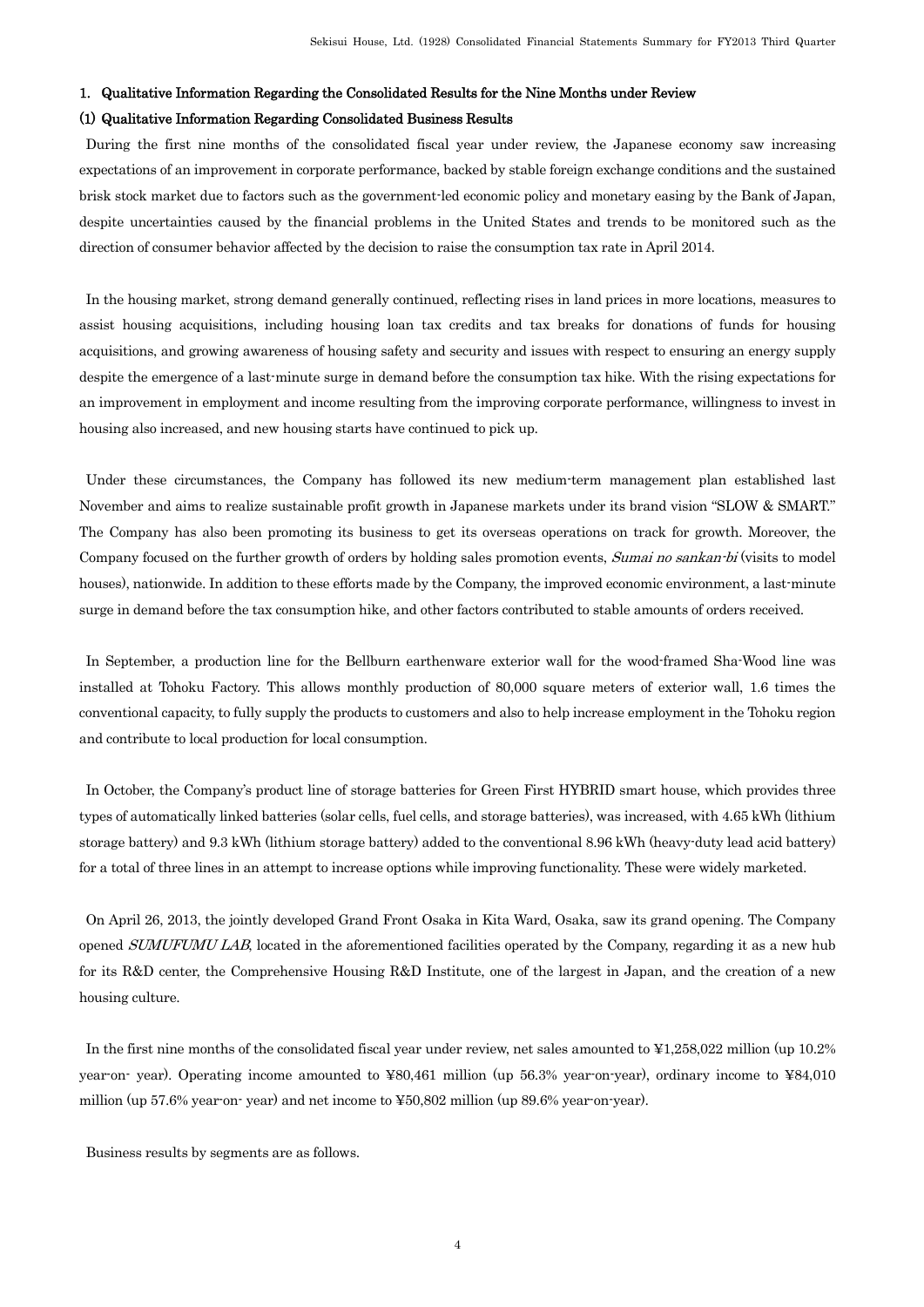### (Custom Detached Houses Business)

In the Custom Detached Houses Business, the Company started to sell Green First Zero, in order to be ahead of time in realizing Zero Energy Houses (ZEH), which the government aims to disseminate as a standard house by 2020, and to respond to the fast-growing need for enhanced performance in power-saving and disaster prevention after the Great East Japan Earthquake. This is an innovative house that drastically reduces energy consumption through high insulation values and the latest energy conservation facilities, as well as generating power using solar batteries and fuel cells, to aim for a Zero Energy Balance. The Company promoted sales of the house as its new growth driver. Further, sales of 3- and 4-story detached houses, which are being actively promoted in urban areas, have positively increased, coupled with the Company's skilled proposals for its multifamily dwelling models.

In the steel frame detached house segment, Hybrid SHEQAS was developed and added to the Company's major product lines. It enhances design flexibility by overlapping a bearing wall and the Company's original viscous wall damper, SHEQAS Frame, in the same position.

For the wood-framed Sha-Wood houses, the sale of *Riraku + ONE edition* was launched with the aim of capturing new demand. It allows various uses of the Plus One Floor, a space created from the second floor of the attic of a one-story house, and "slow living."

As a result of these business promotions, orders were steady.

Sales in the Custom Detached Houses Business amounted to ¥371,476 million, up 12.6% year-on-year, and operating income to ¥44,411 million, up 51.3% year-on-year.

#### (Rental Housing Business)

In the Rental Housing Business, similar to the Custom Detached Houses Business, sales of 3- and 4-story rental houses have increased steadily. Furthermore, the Company implemented aggressive sales strategies, such as design proposals suited to the lifestyles of residents, and differentiated itself from competitors' products by including its original floor sound insulation system SHAIDD55 in all units as standard equipment. In the meantime, the Company continued to promote sales of CELEBRIO housing with support services for elderly people.

In response to the government's promotion of earthquake proofing to build a disaster-resistant society, the Company has achieved the highest seismic performance level of 3 under the housing performance indication system into the Company's standard for the first time in the industry. The Company thus increased the earthquake resistance of rental houses and ensured tenants' safety, and facilitated the stable rental business of the owners by reducing their earthquake insurance premiums.

We held the sales promotion event Sha-Maison Festa to display the appeal of our rental houses, including Sha-Maison Gardens. The Company also sought to proactively increase its order volume by responding to customers' needs through initiatives such as organizing seminars to present ways to deal with amendments to inheritance tax legislation.

As a result of these business promotions, orders were favorable.

Sales in the Rental Housing Business amounted to ¥243,736 million, up 18.2% year-on-year, and operating income to ¥21,418 million, up 36.1% year-on-year.

### (Remodeling Business)

In the Remodeling Business, the Company was proactive in its sales effort, taking advantage of its housing stock of more than 2.15 million houses it has sold. The Company proactively proposed remodeling projects to increase energy conservation and efficiency in order to address market needs. It held sales promotion events nationwide and remained active in promoting sales of solar power generation systems.

As a result of these business promotions, orders including those for solar power generation systems were steady.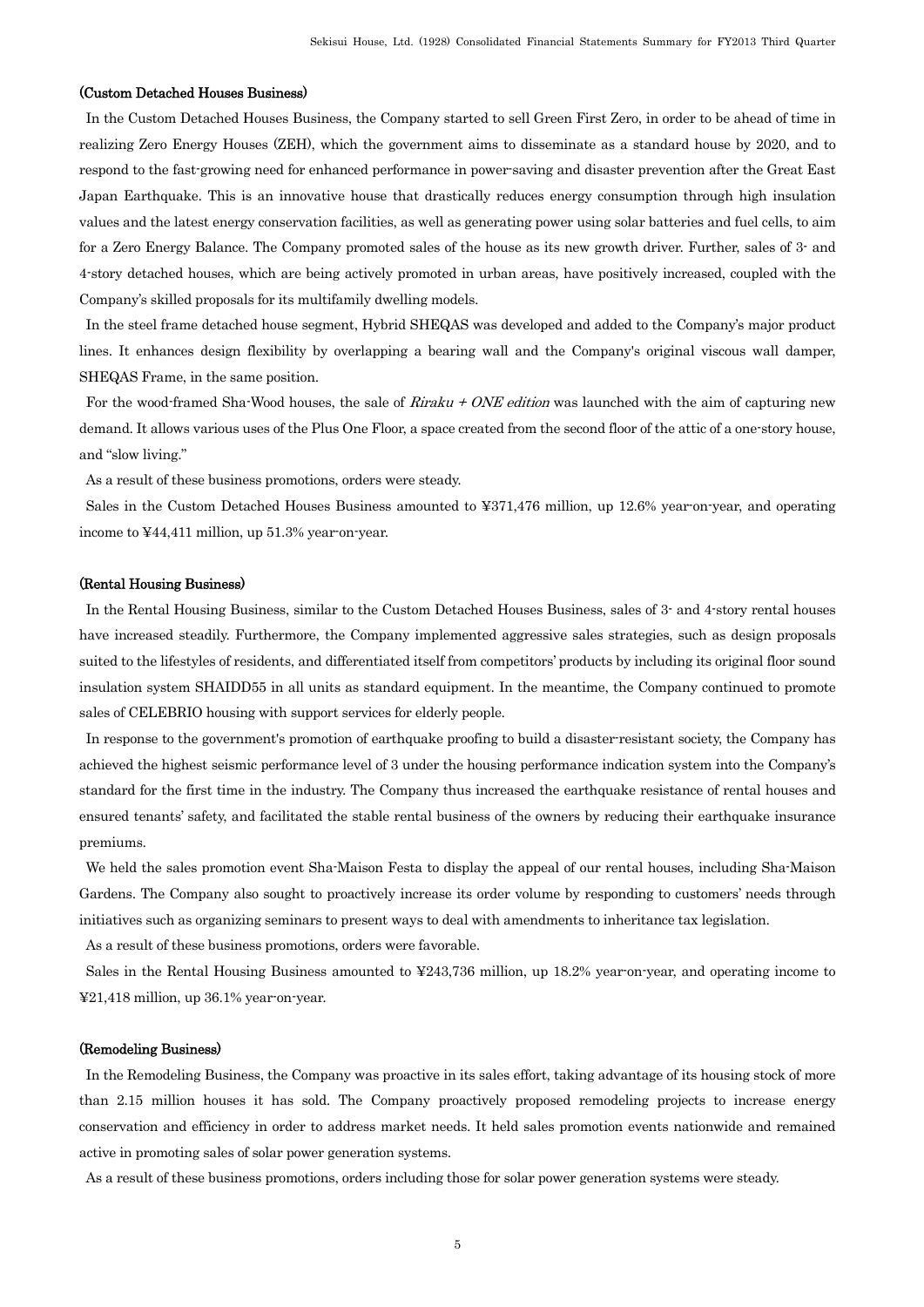Sales in the Remodeling Business amounted to ¥87,396 million, up 10.5% year-on-year, and operating income to ¥8,986 million, up 15.3% year-on-year.

#### (Real Estate Management Fees Business)

In the Real Estate Management Fees Business, the number of units of Sha-Maison low-rise apartments for block leasing and management by Sekiwa Real Estate companies enjoyed a steady growth. Demand increased in the rental housing market, mainly in urban areas. To encourage occupancy, a rental brand was established using the Internet and the cooperation of the Group was enhanced. Further, by making proposals for remodeling to meet the needs of the market, occupancy rates remained high, particularly in the urban area.

Sales in the Real Estate Management Fees Business amounted to ¥305,893 million, up 3.8% year-on-year, and operating income to ¥16,097 million, up 22.8% year-on-year.

#### (Houses for Sale Business)

In the Houses for Sale Business, the Company continued to develop smart town nationwide, with its theme concerning the self-sustainability of energy and the regeneration of community. As a leading smart house company based on the keywords "safety and security," "healthy and pleasant," "energy" and "watchful," the Company proactively marketed a new high-value-added home for sale, Green First HYBRID, which provides integrated control of solar cells, fuel cells and storage batteries.

As part of the initiatives to make contributions to reconstruction in areas affected by the earthquake, the Company began selling Smart Common Stage Mitazono (Miyagi Prefecture), a smart town with enhanced energy-saving and energy creation specifications and disaster prevention functions, and Smart Common Stage Moriai, the first smart town in Fukushima where all houses are Zero Energy Houses using the Company's Green First Zero.

As a result of these business promotions, sales have steadily increased.

Sales in the Houses for Sale Business amounted to ¥97,802 million, up 13.6% year-on-year, and operating income to ¥5,630 million, up 376.7% year-on-year.

#### (Condominiums Business)

In the Condominium Business, the Grande Maison Marunouchi Style in Nagoya City, Aichi and the Grande Maison Higashinada Morikitamachi in Kobe City, Hyogo, sold out immediately. Strong sales of newly supplied property continued; for instance, units in Comfort Tower, a condominium in Tomihisa Cross developed jointly by four companies in Shinjuku-ward, Tokyo, sold out immediately during the first sales period. Furthermore, the Company delivered units in Grand Front Osaka Owner's Tower in Osaka City and continued with sales initiatives to enhance its brand value under its brand vision "SLOW & SMART," to sell units available for sale. Thanks to these initiatives, sales were strong.

Sales in the Condominiums Business amounted to ¥41,130 million, up 46.5% year-on-year, and operating income to ¥1,647 million.

#### (Urban Redevelopment Business)

In the Urban Redevelopment Business, the Company began building Prime Maison Shinagawa, a rental apartment that will provide a safe, secure, comfortable, and energy-saving lifestyle in Tokyo. Prime Maison Shinagawa will have high thermal insulation performance, energy saving and energy creation equipment, and indigenous trees surrounding it. The occupancy rates of Sekisui Group's rental properties, including its Prime Maison series rental apartments, remained firm. In the meantime, the Company sold Prime Maison Waseda and other properties to Sekisui House SI Investment Corporation.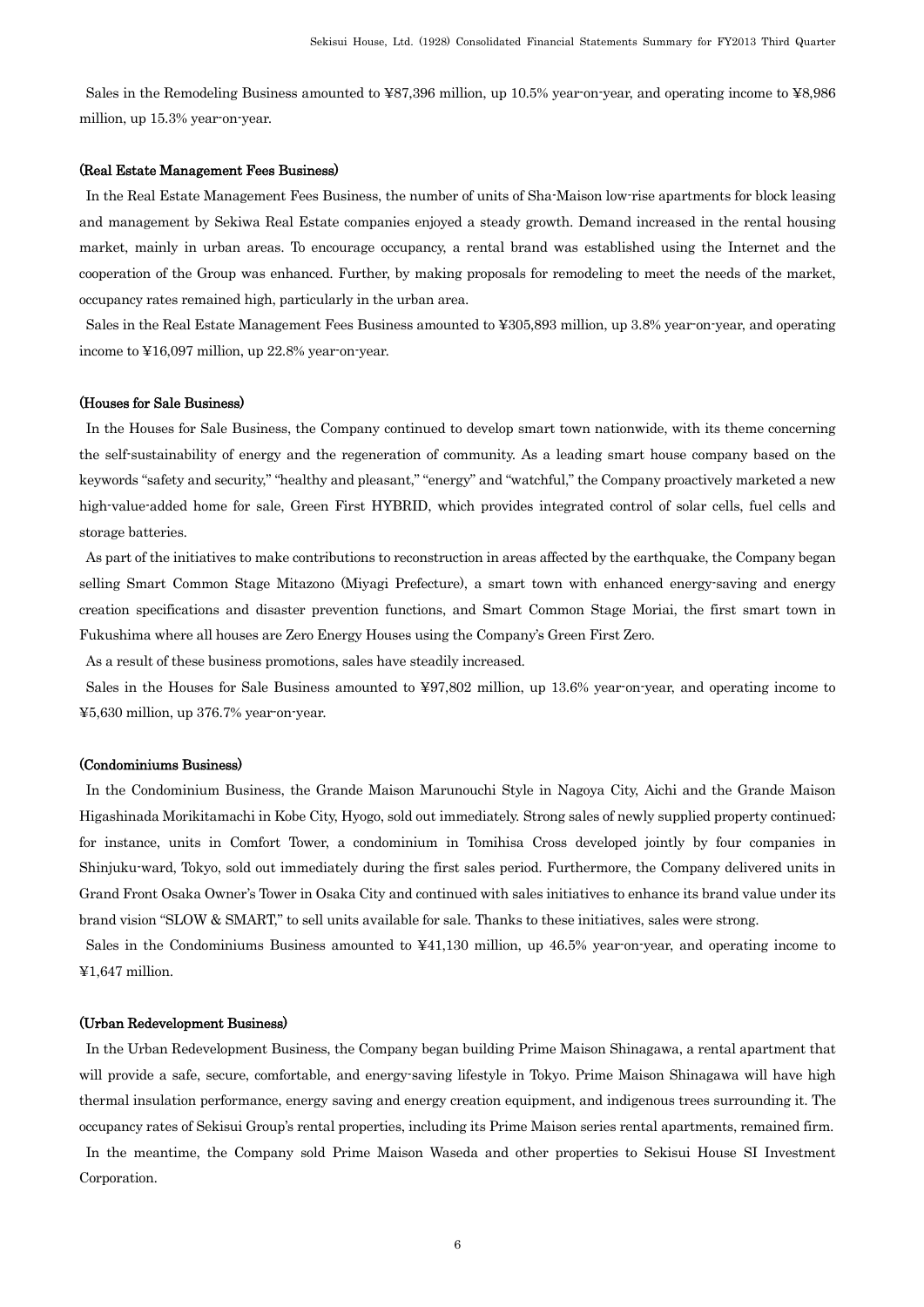Sales in the Urban Redevelopment Business amounted to ¥27,995 million, down 28.5% year-on-year, and operating income to ¥6,140 million, down 29.4% year-on-year.

#### (Overseas Business)

In the Overseas Business, sales of subdivisions in the United States, mainly in the Houston area of Texas and One Loudoun in Virginia, continued to be positive over the period, as in the previous year. The One Central Building in Central Park project in Australia was completed, and delivery started. Further, preparation for sales activities is underway in projects in China, and the showroom was established for the project in Heping District, Shenyang.

Sales in the Overseas Business amounted to ¥33,384 million, down 11.0% year-on-year, and operating income to ¥1,800 million, down 26.6% year-on-year.

#### (Other Businesses)

In the Exterior Business, the Company proposed landscaping to plant trees native to each area in line with its "Gohon no ki" landscaping concept. It also made proactive proposals for comprehensive exterior designs with detached and rental housing designed to complement the neighboring townscape.

Sales in the Other Businesses amounted to ¥49,208 million, up 21.3% year-on-year, and operating income to ¥189 million.

#### (2) Qualitative Information Regarding Consolidated Financial Conditions

Total assets grew ¥164,272 million to ¥1,703,545 million at the end of the third quarter of the consolidated fiscal year under review, primarily attributable to an increase in land for sale and property, plant and equipment. Liabilities increased ¥102,399 million, to ¥827,608 million, mainly due to the issue of short-term bonds payable and advances received on uncompleted construction contracts, and other. Net assets increased ¥61,872 million, to ¥875,936 million, reflecting posting of net income and an increase in foreign currency translation adjustment.

### (3) Qualitative Information Regarding Consolidated Results Forecast

The Company's sales strategy of promoting its brand vision, "SLOW & SMART," including the launch of a new product, Green First Zero, and an active increase in three- to four-story houses, proved successful, and the market enjoyed a last-minute surge in demand before the hike in consumption tax, in addition to the expectations for an economic recovery and a rise in demand for housing due to the scheduled tax increase, which contributed to the consistency of both sales and orders received with the full-year plan. Consequently, no changes are made to the consolidated forecasts for the fiscal year ending January 31, 2014 from the plan announced on September 5, 2013.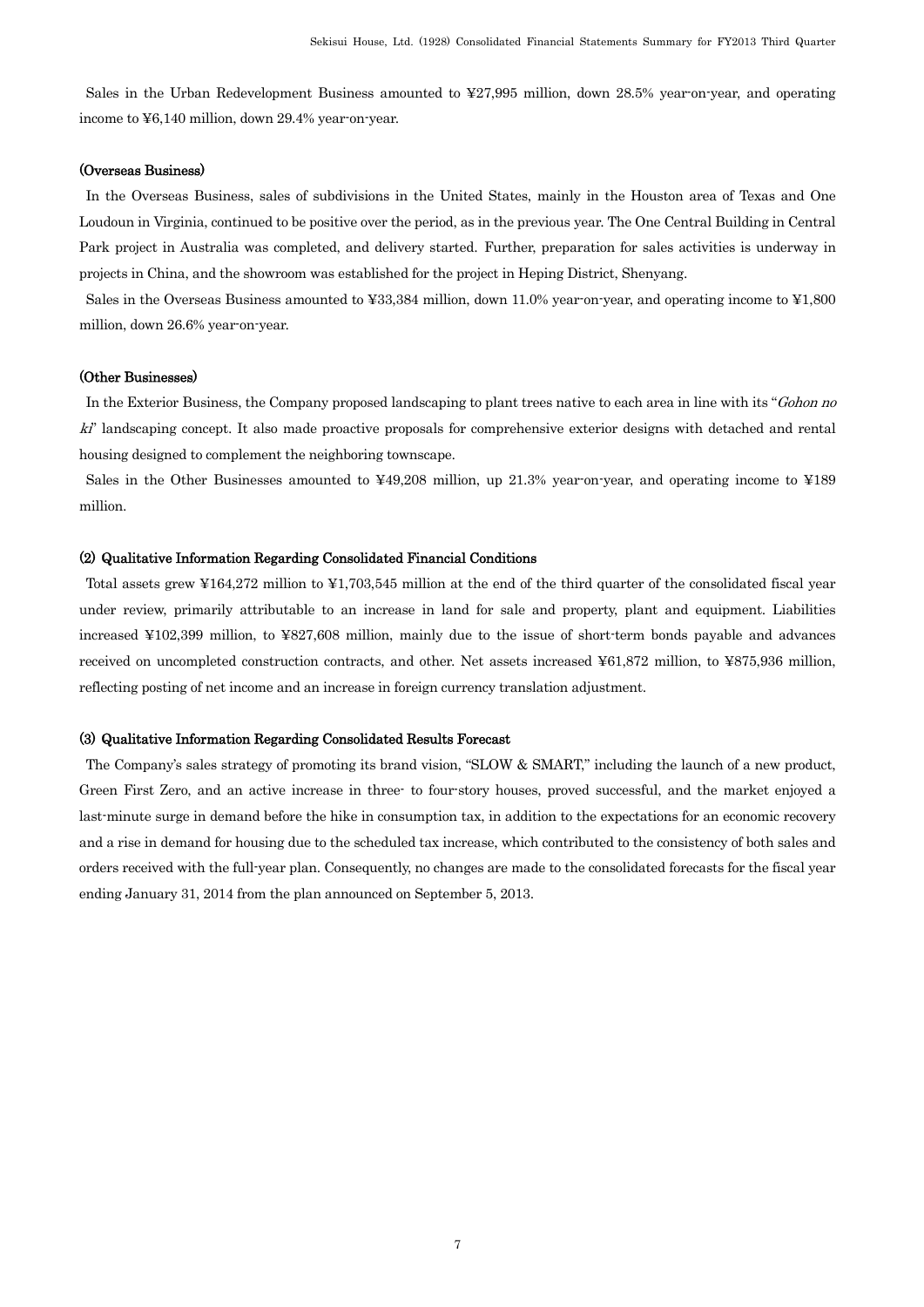## 2. Matters Regarding Summary Information (Notes)

- (1) Changes in Significant Subsidiaries (changes in specific subsidiaries that caused a change in scope of consolidation): Not applicable
- (2) Application of Accounting Treatment Specific to the Preparations for Consolidated Quarterly Financial Statements: Not applicable
- (3) Changes in Accounting Policies, Accounting Estimates and Restatements:

(Changes in accounting policies that are difficult to distinguish from changes in accounting estimates)

Change in depreciation method

Effective from the first quarter of FY2013, the Company and its domestic subsidiaries have changed the depreciation method for property, plant and equipment acquired on or after February 1, 2013, in accordance with the revision of the Corporation Tax Act.

The impact from this change on operating income, ordinary income and net income for the current cumulative third quarter is immaterial.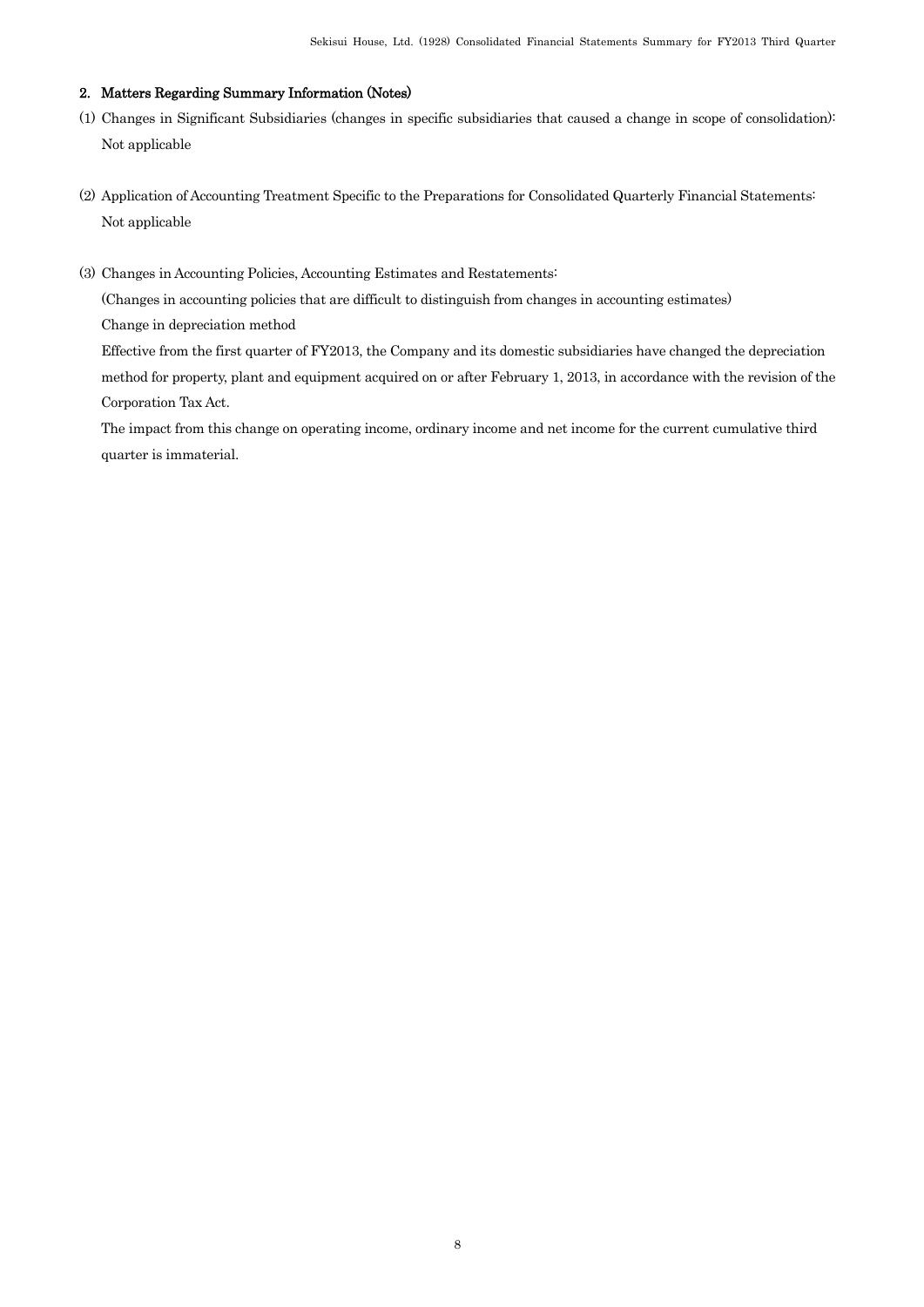## 3. Consolidated Quarterly Financial Statements

## (1) Consolidated Quarterly Balance Sheets

|                                                                                |                        | $(\frac{y}{x})$ million |
|--------------------------------------------------------------------------------|------------------------|-------------------------|
|                                                                                | As of January 31, 2013 | As of October 31, 2013  |
| Assets                                                                         |                        |                         |
| Current assets                                                                 |                        |                         |
| Cash and deposits                                                              | 180,232                | 120,956                 |
| Notes receivable, accounts receivable from<br>completed construction contracts | 38,612                 | 49,398                  |
| Short-term investment securities                                               | 2,098                  | 649                     |
| Costs on uncompleted construction contracts                                    | 8,455                  | 16,616                  |
| Buildings for sale                                                             | 149,674                | 176,804                 |
| Land for sale in lots                                                          | 388,707                | 437,192                 |
| Undeveloped land for sale                                                      | 94,384                 | 87,878                  |
| Other inventories                                                              | 7,600                  | 10,882                  |
| Deferred tax assets                                                            | 46,876                 | 48,373                  |
| Other                                                                          | 41,071                 | 52,959                  |
| Allowance for doubtful accounts                                                | (1,823)                | (1,287)                 |
| Total current assets                                                           | 955,891                | 1,000,424               |
| Noncurrent assets                                                              |                        |                         |
| Property, plant and equipment                                                  |                        |                         |
| Buildings and structures, net                                                  | 140,235                | 201,406                 |
| Machinery, equipment and vehicles, net                                         | 12,953                 | 16,852                  |
| Land                                                                           | 210,654                | 245,712                 |
| Construction in progress                                                       | 19,342                 | 14,152                  |
| Other, net                                                                     | 3,798                  | 5,772                   |
| Total property, plant and equipment                                            | 386,983                | 483,896                 |
| Intangible assets                                                              | 15,329                 | 16,982                  |
| Investments and other assets                                                   |                        |                         |
| Investment securities                                                          | 79,109                 | 100,905                 |
| Long term loans receivable                                                     | 43,574                 | 43,777                  |
| Deferred tax assets                                                            | 21,562                 | 17,792                  |
| Other                                                                          | 37,562                 | 40,443                  |
| Allowance for doubtful accounts                                                | (741)                  | (678)                   |
| Total investments and other assets                                             | 181,067                | 202,240                 |
| Total noncurrent assets                                                        | 583,381                | 703,120                 |
| Total assets                                                                   | 1,539,272              | 1,703,545               |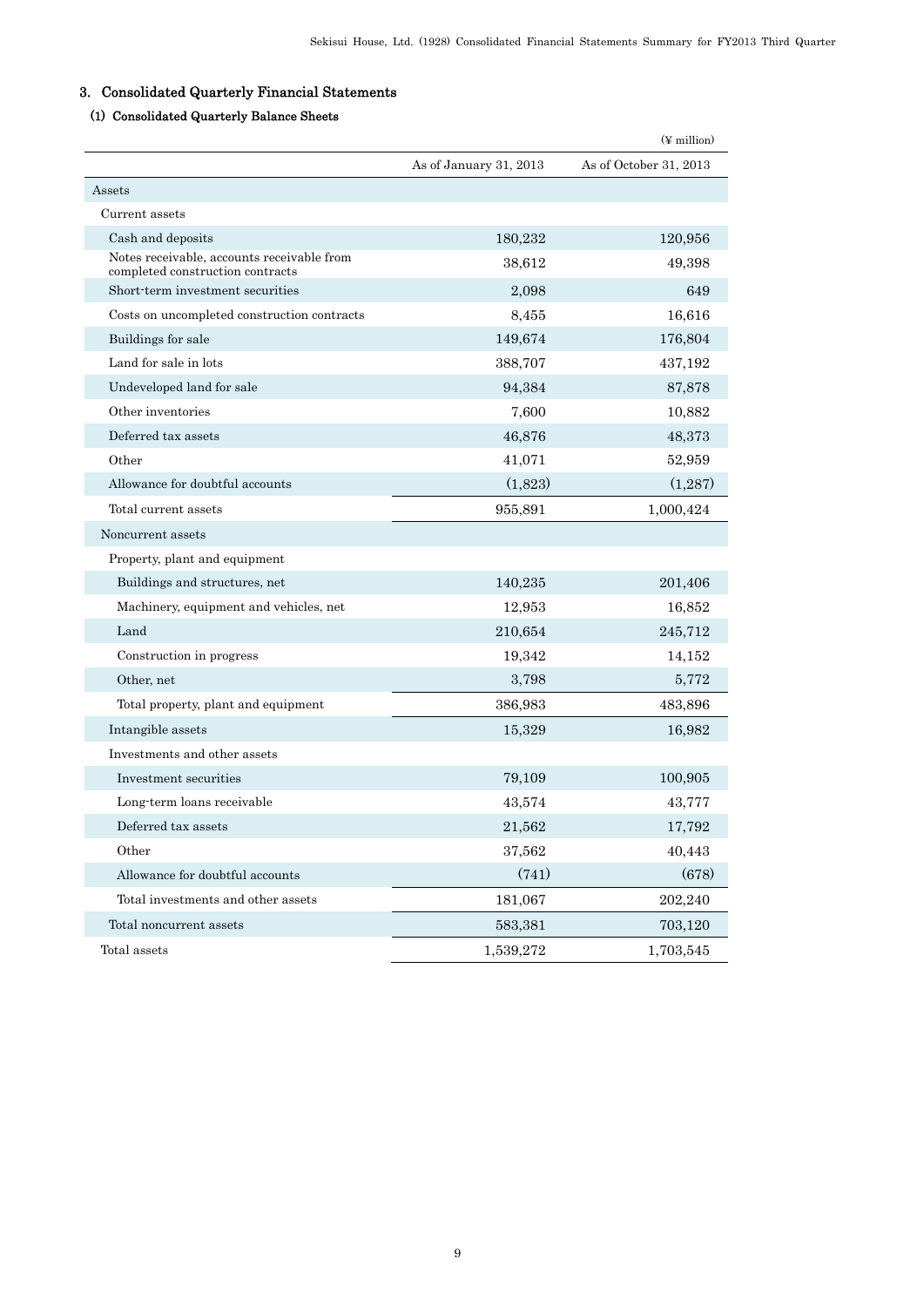|                                                               |                        | $(\frac{y}{x})$ million |
|---------------------------------------------------------------|------------------------|-------------------------|
|                                                               | As of January 31, 2013 | As of October 31, 2013  |
| Liabilities                                                   |                        |                         |
| Current liabilities                                           |                        |                         |
| Notes payable, accounts payable for<br>construction contracts | 91,872                 | 97,923                  |
| Electronically recorded obligations operating                 | 58,715                 | 59,557                  |
| Short-term bonds payable                                      |                        | 30,000                  |
| Short-term loans payable                                      | 18,696                 | 24,523                  |
| Current portion of long term loans payable                    | 50,201                 | 78,070                  |
| Income taxes payable                                          | 26,840                 | 16,156                  |
| Advances received on uncompleted construction<br>contracts    | 87,886                 | 120,950                 |
| Provision for bonuses                                         | 18,384                 | 29,398                  |
| Provision for directors' bonuses                              | 828                    |                         |
| Provision for warranties for completed<br>construction        | 3,122                  | 3,384                   |
| Other                                                         | 54,476                 | 51,238                  |
| Total current liabilities                                     | 411,024                | 511,203                 |
| Noncurrent liabilities                                        |                        |                         |
| Bonds payable                                                 | 90,000                 | 90,000                  |
| Bonds with subscription rights to shares                      | 50,000                 | 49,990                  |
| Long-term loans payable                                       | 58,130                 | 55,709                  |
| Long term lease and guarantee deposited                       | 53,019                 | 55,593                  |
| Provision for retirement benefits                             | 53,214                 | 54,686                  |
| Provision for directors' retirement benefits                  | 1,140                  | 1,050                   |
| Other                                                         | 8,678                  | 9,376                   |
| Total noncurrent liabilities                                  | 314,184                | 316,405                 |
| Total liabilities                                             | 725,208                | 827,608                 |
| Net assets                                                    |                        |                         |
| Shareholders' equity                                          |                        |                         |
| Capital stock                                                 | 186,554                | 186,554                 |
| Capital surplus                                               | 237,522                | 237,526                 |
| Retained earnings                                             | 357,830                | 384,447                 |
| Treasury stock                                                | (4,219)                | (4,278)                 |
| Total shareholders' equity                                    | 777,688                | 804,249                 |
| Accumulated other comprehensive income                        |                        |                         |
| Valuation difference on available-for-sale<br>securities      | 11,951                 | 25,340                  |
| Deferred gains or losses on hedges                            | (45)                   | (3)                     |
| Foreign currency translation adjustment                       | 16,812                 | 37,722                  |
| Total accumulated other comprehensive<br>income               | 28,718                 | 63,059                  |
| Subscription rights to shares                                 | 429                    | 473                     |
| Minority interests                                            | 7,228                  | 8,154                   |
| Total net assets                                              | 814,063                | 875,936                 |
| Total liabilities and net assets                              | 1,539,272              | 1,703,545               |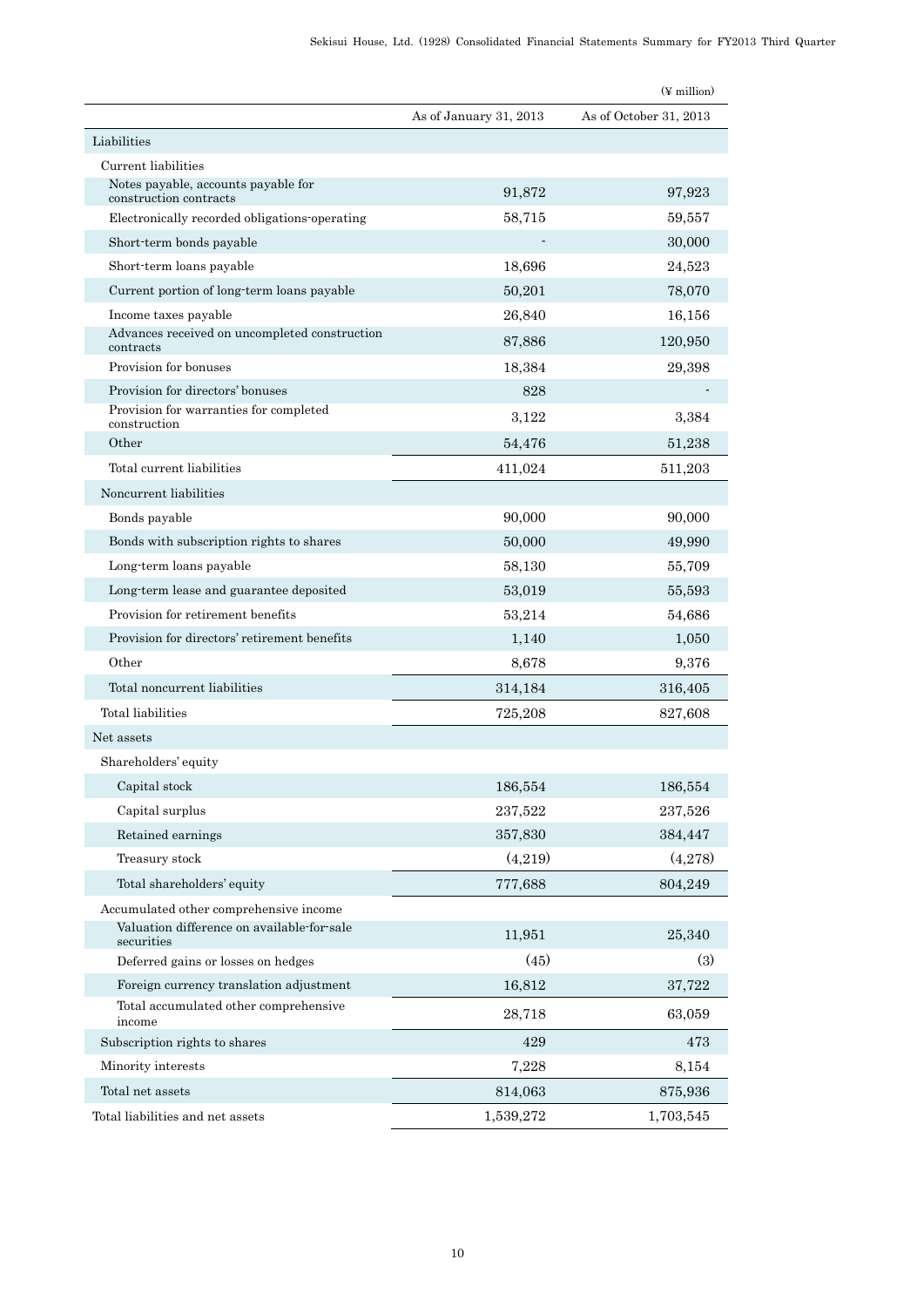## (2) Consolidated Quarterly Statements of Income and Consolidated Quarterly Statements of Comprehensive Income (Consolidated Quarterly Statements of Income)

For the nine months ended October 31, 2012 and 2013

|                                                      |                                | $(\frac{y}{x})$ million      |
|------------------------------------------------------|--------------------------------|------------------------------|
|                                                      | Feb. 1, $2012 - Oct. 31, 2012$ | Feb. 1, 2013 - Oct. 31, 2013 |
| Net sales                                            | 1,141,180                      | 1,258,022                    |
| Cost of sales                                        | 932,535                        | 1,011,532                    |
| Gross profit                                         | 208,645                        | 246,489                      |
| Selling, general and administrative expenses         | 157,161                        | 166,028                      |
| Operating income                                     | 51,483                         | 80,461                       |
| Non-operating income                                 |                                |                              |
| Interest income                                      | 972                            | 1,089                        |
| Dividends income                                     | 635                            | 681                          |
| Foreign exchange gains                               | 1,378                          | 643                          |
| Equity in earnings of affiliates                     | 77                             | 1,704                        |
| Other                                                | 2,214                          | 2,532                        |
| Total non-operating income                           | 5,278                          | 6,651                        |
| Non-operating expenses                               |                                |                              |
| Interest expenses                                    | 1,244                          | 740                          |
| Other                                                | 2,227                          | 2,362                        |
| Total non-operating expenses                         | 3.471                          | 3,102                        |
| Ordinary income                                      | 53,290                         | 84,010                       |
| Extraordinary income                                 |                                |                              |
| Gain on negative goodwill                            |                                | 327                          |
| Gain on sales of subsidiaries and affiliates' stock  |                                | 140                          |
| Total extraordinary income                           |                                | 468                          |
| Extraordinary loss                                   |                                |                              |
| Loss on sales and retirement of noncurrent<br>assets | 969                            | 766                          |
| Impairment loss                                      | 350                            | 39                           |
| Loss on valuation of investment securities           | 2,286                          | 37                           |
| Total extraordinary losses                           | 3,606                          | 842                          |
| Income before income taxes and minority interests    | 49,684                         | 83,636                       |
| Income taxes-current                                 | 25,285                         | 33,873                       |
| Income taxes-deferred                                | (3,880)                        | (2,917)                      |
| Total income taxes                                   | 21,405                         | 30,955                       |
| Income before minority interests                     | 28,279                         | 52,680                       |
| Minority interests in income                         | 1,480                          | 1,878                        |
| Net income                                           | 26,798                         | 50,802                       |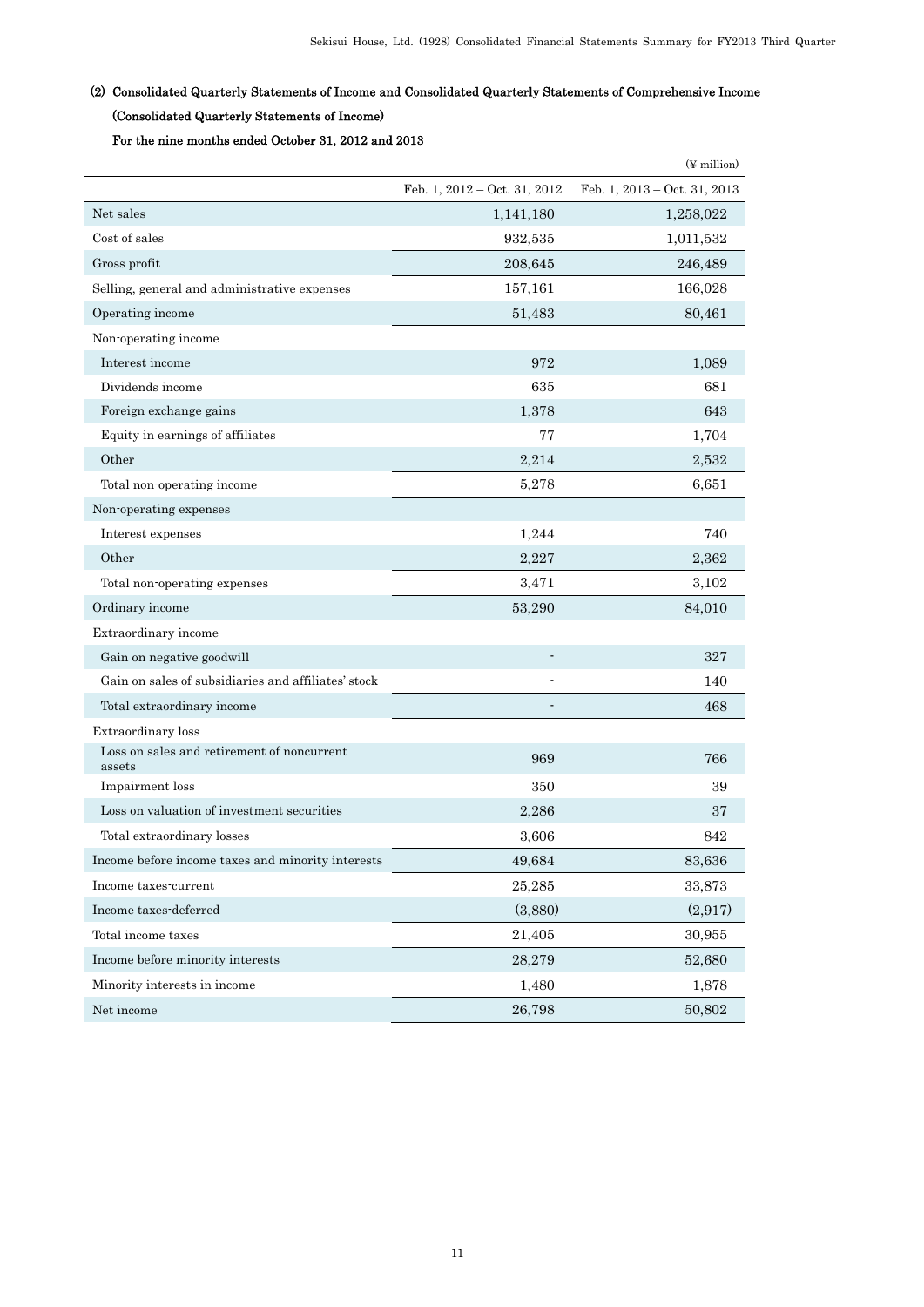## (Consolidated Quarterly Statements of Comprehensive Income)

## For the nine months ended October 31, 2012 and 2013

|                                                                                        | Feb. 1, $2012 - Oct. 31, 2012$ | Feb. 1, $2013 - Oct. 31, 2013$ |
|----------------------------------------------------------------------------------------|--------------------------------|--------------------------------|
| Income before minority interests                                                       | 28,279                         | 52,680                         |
| Other comprehensive income                                                             |                                |                                |
| Valuation difference on available-for-sale<br>securities                               | 403                            | 13,377                         |
| Deferred gains or losses on hedges                                                     | (37)                           | 41                             |
| Foreign currency translation adjustment                                                | 622                            | 21,027                         |
| Share of other comprehensive income of<br>associates accounted for using equity method | (3)                            | 120                            |
| Total other comprehensive income                                                       | 985                            | 34,567                         |
| Comprehensive income                                                                   | 29,264                         | 87,247                         |
| Comprehensive income attributable to                                                   |                                |                                |
| Comprehensive income attributable to owners of<br>the parent                           | 27,790                         | 85,142                         |
| Comprehensive income attributable to minority<br>interests                             | 1,474                          | 2,104                          |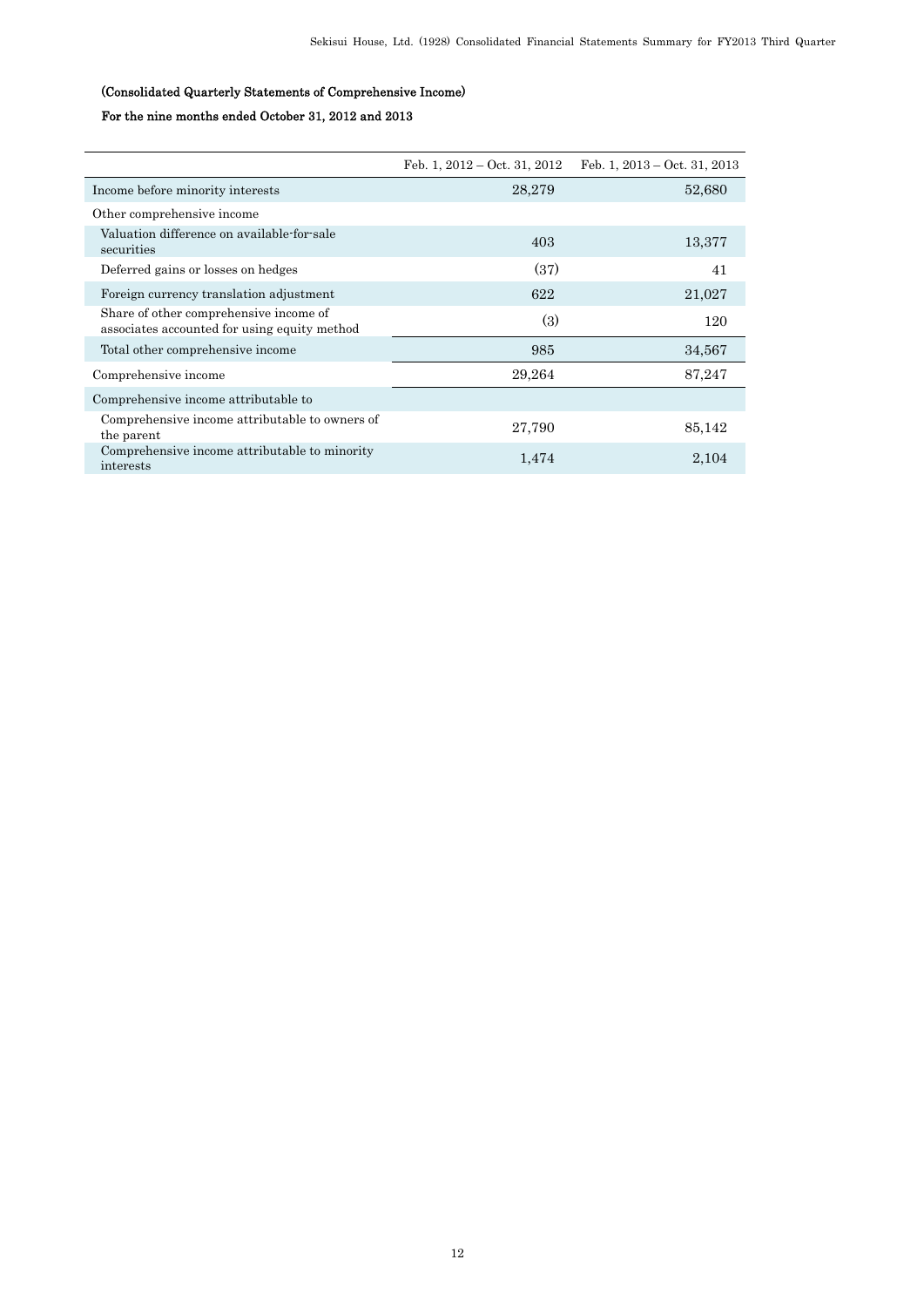## (3) Notes Regarding Assumption of a Going Concern

Not applicable

### (4) Segment Information

I. Nine months ended October 31, 2012 (February 1, 2012 through October 31, 2012)

1. Sales and operating income (loss) by reportable business segment

(¥ million)

|                                                | Reportable Business Segments |                   |            |                                   |                    |                          |                        |  |  |
|------------------------------------------------|------------------------------|-------------------|------------|-----------------------------------|--------------------|--------------------------|------------------------|--|--|
|                                                | Custom<br>detached<br>houses | Rental<br>housing | Remodeling | Real estate<br>management<br>fees | Houses<br>for sale | Condominiums             | Urban<br>redevelopment |  |  |
| Sales                                          |                              |                   |            |                                   |                    |                          |                        |  |  |
| (1) Sales to third<br>parties                  | 329,843                      | 206,213           | 79,117     | 294,624                           | 86,080             | 28,075                   | 39,159                 |  |  |
| $(2)$ Inter-group<br>sales and<br>transfers    | $\blacksquare$               | 1,816             | 335        | 2,083                             |                    | $\overline{\phantom{a}}$ | 76                     |  |  |
| Net sales                                      | 329,843                      | 208,030           | 79,453     | 296,708                           | 86,080             | 28,075                   | 39,235                 |  |  |
| Operating income<br>$(\overline{\text{loss}})$ | 29,357                       | 15,742            | 7,791      | 13,110                            | 1,181              | 108                      | 8,693                  |  |  |

|                                                | Reportable Business Segments |           | Other Businesses<br>(Note: 1) | Total     | Adjustments<br>(Note:2) | Amounts on the<br>consolidated<br>financial |  |
|------------------------------------------------|------------------------------|-----------|-------------------------------|-----------|-------------------------|---------------------------------------------|--|
|                                                | Overseas<br>business         | Total     |                               |           |                         | statements<br>(Note: 3)                     |  |
| Sales                                          |                              |           |                               |           |                         |                                             |  |
| $(1)$ Sales to third<br>parties                | 37,514                       | 1,100,629 | 40,550                        | 1,141,180 |                         | 1,141,180                                   |  |
| (2) Inter-group<br>sales and<br>transfers      |                              | 4,312     | 3,886                         | 8,198     | (8,198)                 |                                             |  |
| Net sales                                      | 37,514                       | 1,104,941 | 44,437                        | 1,149,379 | (8,198)                 | 1,141,180                                   |  |
| Operating income<br>$(\overline{\text{loss}})$ | 2,452                        | 78,436    | (1,042)                       | 77,394    | (25,910)                | 51,483                                      |  |

Notes:

- 1. Other Businesses principally include the exterior business.
- 2. An adjustment of ¥25,910 million for segment income (loss) includes an elimination of inter-segment transactions of ¥2,524 million and corporate expenses of ¥23,386 million that have not been allocated to each segment. Corporate expenses mainly include selling, general and administration expenses and experiment and research expenses that do not belong to any reportable segments.
- 3. Operating income (loss) by business segment is adjusted to correspond to operating income in the consolidated quarterly statements of income.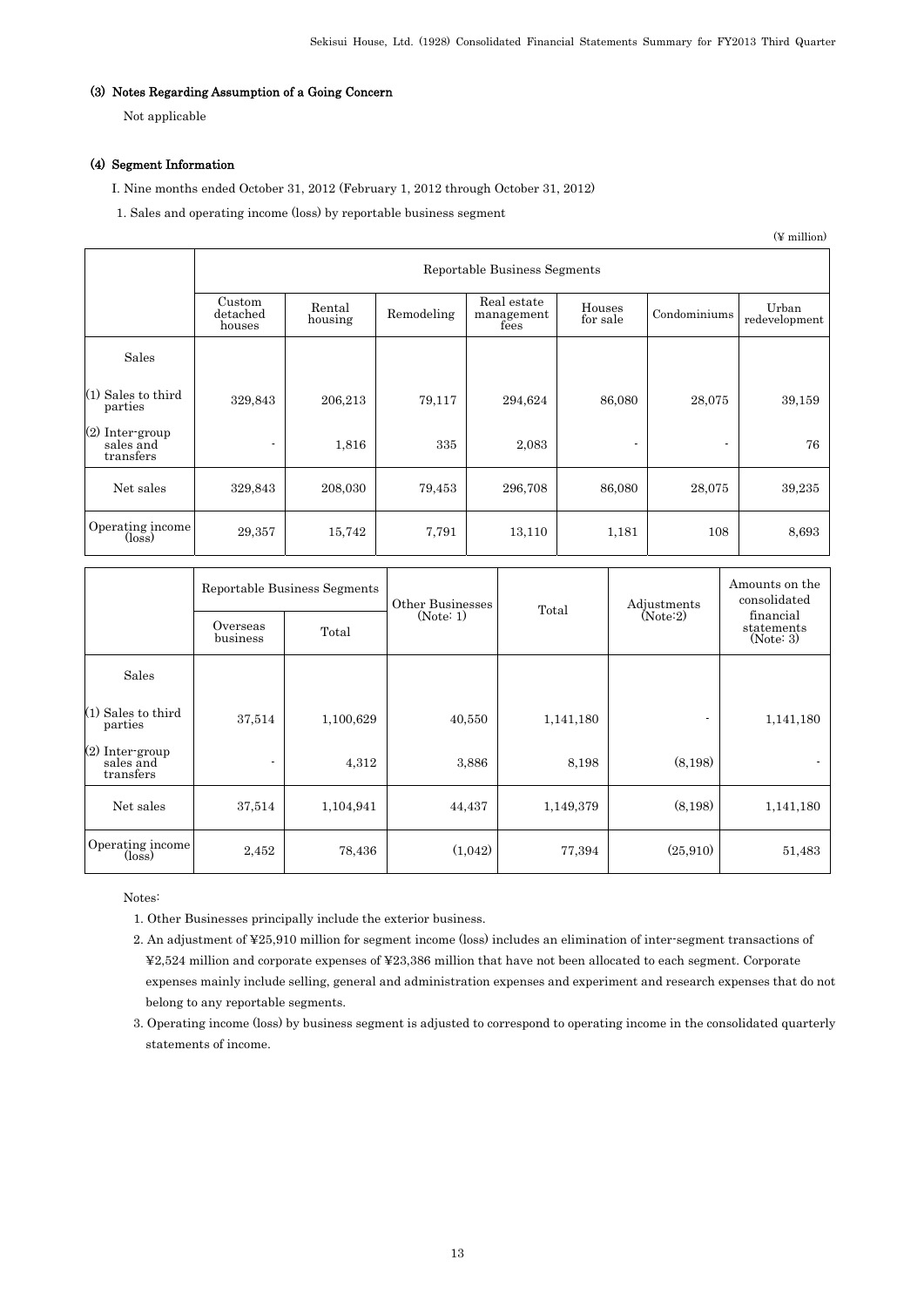## II. Nine months ended October 31, 2013 (February 1, 2013 through October 31, 2013)

## 1. Sales and operating income (loss) by reportable business segment

(¥ million)

|                                                | Reportable Business Segments |                   |            |                                   |                    |              |                        |  |
|------------------------------------------------|------------------------------|-------------------|------------|-----------------------------------|--------------------|--------------|------------------------|--|
|                                                | Custom<br>detached<br>houses | Rental<br>housing | Remodeling | Real estate<br>management<br>fees | Houses<br>for sale | Condominiums | Urban<br>redevelopment |  |
| Sales                                          |                              |                   |            |                                   |                    |              |                        |  |
| $(1)$ Sales to third<br>parties                | 371,476                      | 243,736           | 87,396     | 305,893                           | 97,802             | 41,130       | 27,995                 |  |
| (2) Inter-group<br>sales and<br>transfers      | $\blacksquare$               | 3,402             | 445        | 2,354                             | ٠                  | ٠            | 101                    |  |
| Net sales                                      | 371,476                      | 247,139           | 87,842     | 308,247                           | 97,802             | 41,130       | 28,097                 |  |
| Operating income<br>$(\overline{\text{loss}})$ | 44,411                       | 21,418            | 8,986      | 16,097                            | 5,630              | 1,647        | 6,140                  |  |

|                                                | Overseas<br>business | Reportable Business Segments<br>Total | Other Businesses<br>(Note: 1) | Total     | Adjustments<br>(Note:2) | Amounts on the<br>consolidated<br>financial<br>statements<br>(Note: 3) |
|------------------------------------------------|----------------------|---------------------------------------|-------------------------------|-----------|-------------------------|------------------------------------------------------------------------|
| Sales                                          |                      |                                       |                               |           |                         |                                                                        |
| $(1)$ Sales to third<br>parties                | 33,384               | 1,208,814                             | 49,208                        | 1,258,022 | ٠                       | 1,258,022                                                              |
| $(2)$ Inter-group<br>sales and<br>transfers    | ٠                    | 6,304                                 | 4,850                         | 11,155    | (11, 155)               | $\blacksquare$                                                         |
| Net sales                                      | 33,384               | 1,215,118                             | 54,058                        | 1,269,177 | (11, 155)               | 1,258,022                                                              |
| Operating income<br>$(\overline{\text{loss}})$ | 1,800                | 106,134                               | 189                           | 106,323   | (25, 862)               | 80,461                                                                 |

Notes:

1. Other Businesses principally include the exterior business.

- 2. An adjustment of ¥25,862 million for segment income (loss) includes an elimination of inter-segment transactions of ¥3,142 million and corporate expenses of ¥22,719 million that have not been allocated to each segment. Corporate expenses mainly include selling, general and administration expenses and experiment and research expenses that do not belong to any reportable segments.
- 3. Operating income by business segment is adjusted to correspond to operating income in the consolidated quarterly statements of income.

### (5) Notes Regarding Significant Changes in the Amount of Shareholders' Equity

Not applicable